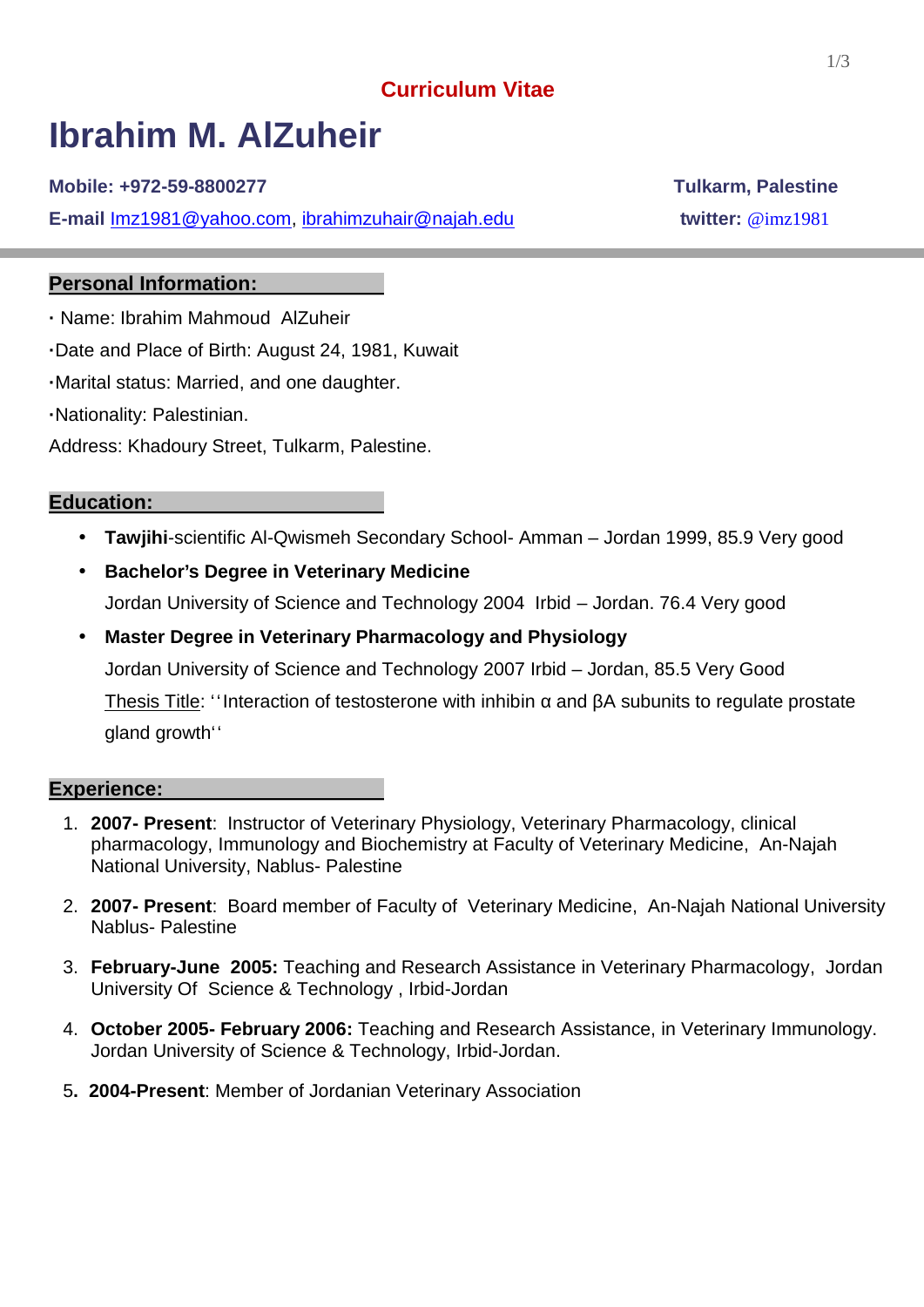### **List of Publications:**

- Falah Shidaifat, **Ibrahim Al-Zuhair**, and Zuhair Bani-Ismail: Interaction of testosterone with inhibin and A subunits to regulate prostate gland growth; Endocrine 31; 2007 : 38-43
- **Ibrahim AL ZUHEIR**, Jamal ABO OMAR: Presence of Aflatoxin M1 in Raw Milk for Human Consumption in Palestine. Walailak J Sci & Tech 2012; 9(3): 201-205.
- **Ibrahim AL ZUHEIR**; Short Communication "Detection of -lactams and Tetracyclines Antimicrobial Residues in Raw Dairy Milk for Human Consumption in Palestine<sup>\*\*</sup>. Walailak J Sci & Tech 2012; 9(3): 277-279.
- **Ibrahim Al Zuheir,** Mohammed Abdaldayem. Effect of Intramuscular Injection of Spiramycin at Therapeutic Dose on Some Blood Biochemical and Hematological Parameters in Assaf Sheep. (In Press).
- Rateb Aref Othman, **Ibrahim Al Zuheir.** Seroprevalence of Toxoplasma gondii in goats in two districts in northern of Palestine. Walailak J Sci & Tech (Accepted in Press)
- Mahmoud Mustafa, Inan O Mustafa, **Ibrahim M AlZuheir**, Mohammed A Abdaldayem, Hatem Atalla. The effect of oral selective alpha 1 blocker on the intraocular pressure in rabbits(In Press)

## **LAB Skills:**

- **Pharmacology**: Pharmacokinetics studies, Lab animal handling and sample collection, and Pharmacodynamic studies.
- **Immunology**: Cell culture, Complement Fixation Test (CFT), Haemagglutination and Heamagglutination inhibition test (HA & HI test), Immunohistochemistry (IHC), and Rapid Agglutination Tests, and ELISA.
- **Histology**: tissue preservation, Microtechnique, slides coating for IHC, slid preparation and conventional staining, and IHC.
- **Molecular Techniques**: RNA isolation and Quantification, Real Time RT-PCR.
- **Lab safety and Management.**

### **Computer Skills:**

- Microsoft Windows Professional, MS Excel, MS Word, & M.S. PowerPoint, and Internet.
- Statistical analysis: use SPSS program for statistical design analysis and graphs illustration

### **Professional memberships:**

- Member of Scientific Committee, Jordanian Veterinary Association/ Jerusalem Branch.
- Member of Jordanian Veterinary Association.
- Faculty board member of veterinary medicine, An-Najah National University, Nablus- **Palestine**